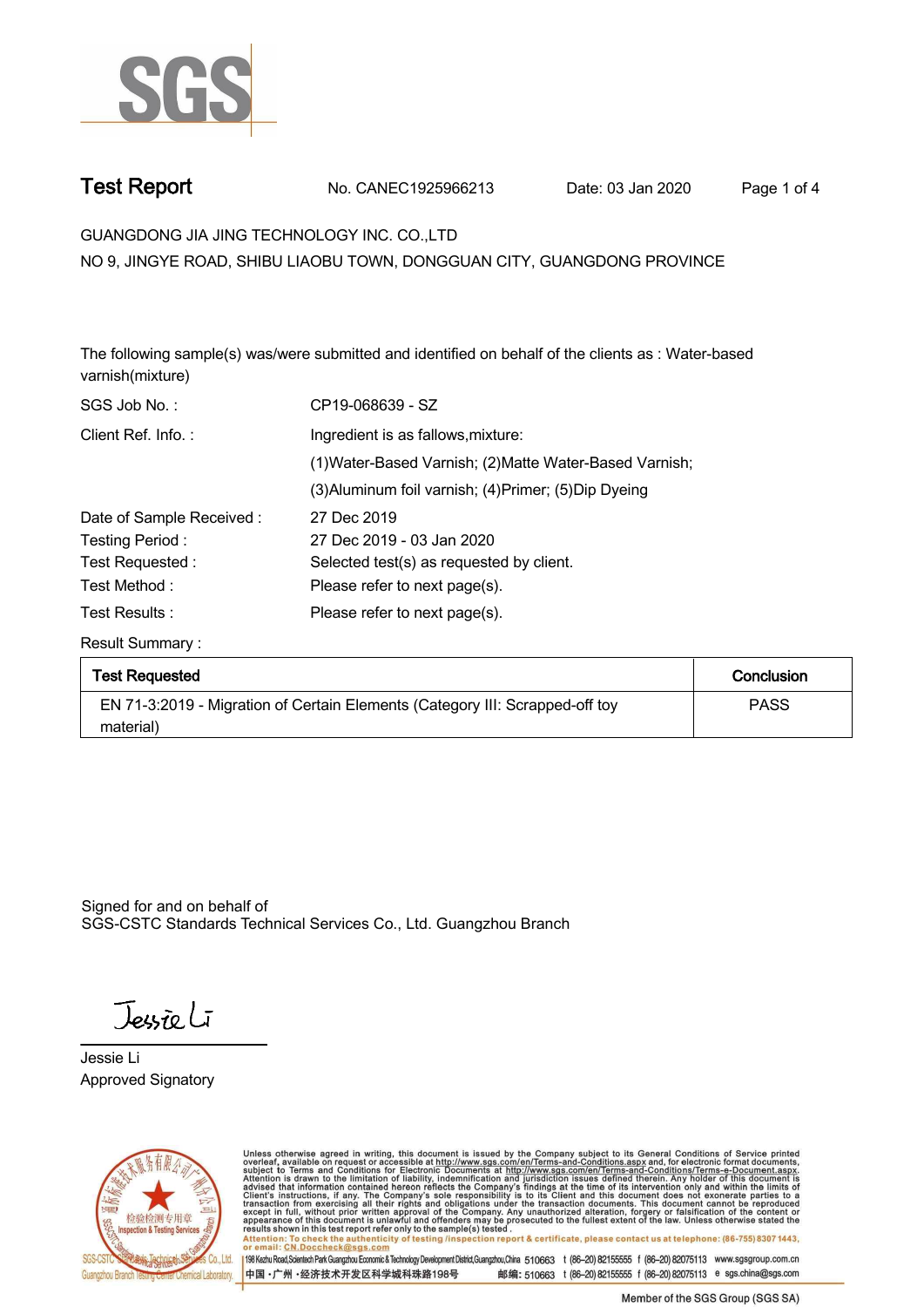

**Test Report. No. CANEC1925966213 Date: 03 Jan 2020. Page 2 of 4.**

**Test Results :.**

**Test Part Description : .**

| Specimen No.    | SGS Sample ID    | <b>Description</b> |  |
|-----------------|------------------|--------------------|--|
| SN <sub>1</sub> | CAN19-259662.002 | White liquid       |  |

## **Remarks :**

 **(1) 1 mg/kg = 0.0001%**

 **(2) MDL = Method Detection Limit**

 **(3) ND = Not Detected ( < MDL )**

 **(4) "-" = Not Regulated**

## **EN 71-3:2019 - Migration of Certain Elements (Category III: Scrapped-off toy material).**

**Test Method :. With reference to EN 71-3:2019, analysis was performed by ICP-OES. Chromium (VI) was analyzed by IC-UV/LC-ICP-MS. .**

| Test Item(s)                    | Limit  | Unit  | <b>MDL</b>               | 002         |
|---------------------------------|--------|-------|--------------------------|-------------|
| Soluble Aluminum (AI)           | 70000  | mg/kg | 50                       | ND.         |
| Soluble Arsenic (As)            | 47     | mg/kg | 10                       | <b>ND</b>   |
| Soluble Boron (B)               | 15000  | mg/kg | 50                       | <b>ND</b>   |
| Soluble Barium (Ba)             | 18750  | mg/kg | 50                       | <b>ND</b>   |
| Soluble Cadmium (Cd)            | 17     | mg/kg | 5                        | <b>ND</b>   |
| Soluble Cobalt (Co)             | 130    | mg/kg | 10                       | <b>ND</b>   |
| Soluble Chromium (III) (Cr III) | 460    | mg/kg | 5                        | ND.         |
| Soluble Copper (Cu)             | 7700   | mg/kg | 50                       | <b>ND</b>   |
| Soluble Mercury (Hg)            | 94     | mg/kg | 10                       | <b>ND</b>   |
| Soluble Manganese (Mn)          | 15000  | mg/kg | 50                       | <b>ND</b>   |
| Soluble Nickel (Ni)             | 930    | mg/kg | 10                       | ND.         |
| Soluble Lead (Pb)               | 23     | mg/kg | 10                       | <b>ND</b>   |
| Soluble Antimony (Sb)           | 560    | mg/kg | 10                       | ND.         |
| Soluble Selenium (Se)           | 460    | mg/kg | 10                       | <b>ND</b>   |
| Soluble Zinc (Zn)               | 46000  | mg/kg | 50                       | <b>ND</b>   |
| Soluble Strontium (Sr)          | 56000  | mg/kg | 50                       | ND.         |
| Soluble Tin (Sn)                | 180000 | mg/kg | 4.9                      | ND.         |
| Soluble Organic Tin             | 12     | mg/kg | $\overline{\phantom{a}}$ | <b>ND</b>   |
| Soluble Chromium (VI) (Cr VI)   | 0.053  | mg/kg | 0.020                    | ND.         |
| Conclusion                      |        |       |                          | <b>PASS</b> |

**Notes :.**

**1.Soluble Chromium (III)= Soluble Total Chromium- Soluble Chromium (VI)**



Unless otherwise agreed in writing, this document is issued by the Company subject to its General Conditions of Service printed overleaf, available on request or accessible at http://www.sgs.com/en/Terms-and-Conditions.asp results snown in this test report refer only to the sample(s) tested .<br>Attention: To check the authenticity of testing /inspection report & certificate, please contact us at telephone: (86-755) 8307 1443,<br>or email: <u>CN.Doc</u>

198 Kezhu Road,Scientech Park Guangzhou Economic & Technology Development District,Guangzhou,China 510663 t (86-20) 82155555 f (86-20) 82075113 www.sgsgroup.com.cn 邮编: 510663 t (86-20) 82155555 f (86-20) 82075113 e sgs.china@sgs.com 中国·广州·经济技术开发区科学城科珠路198号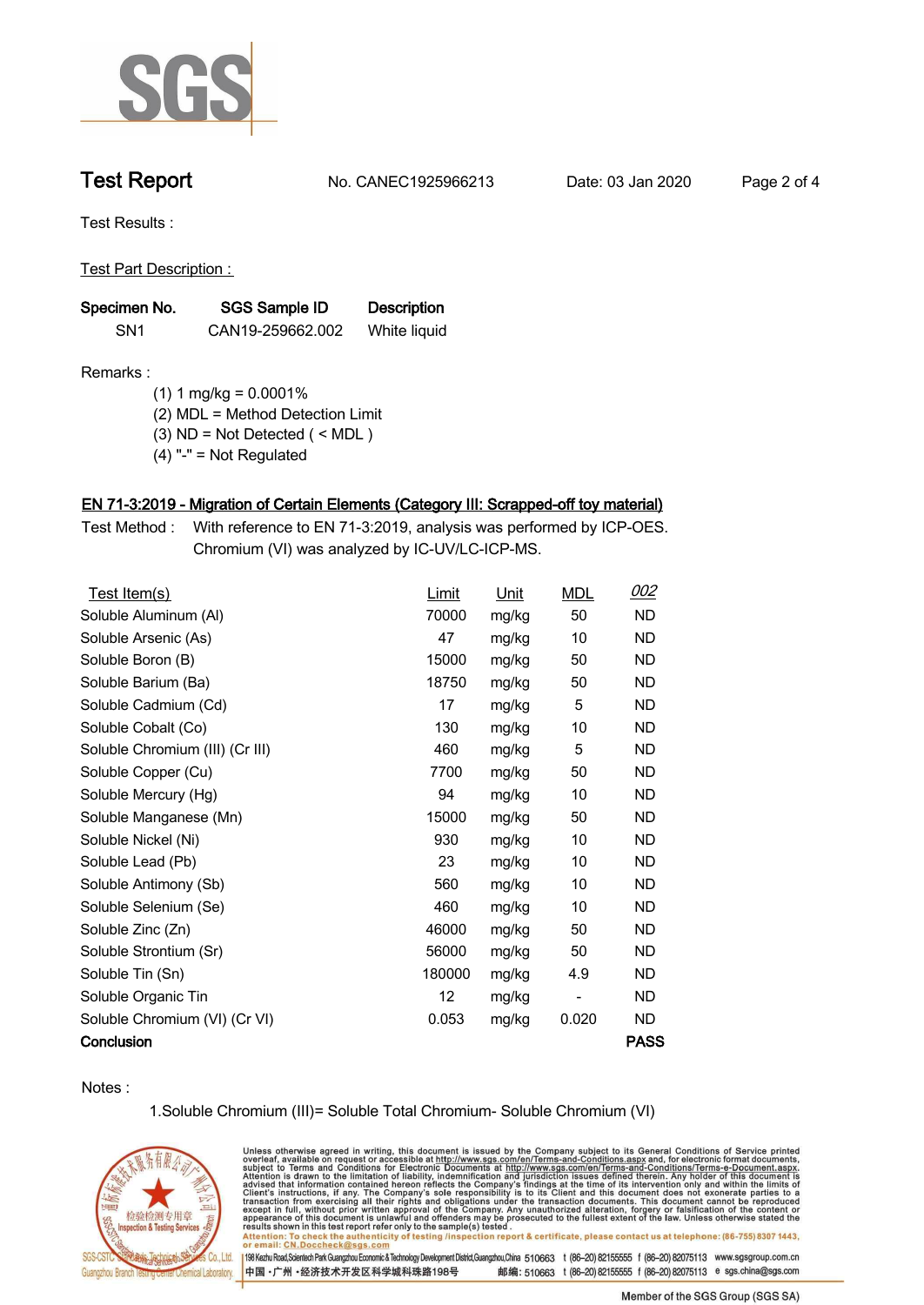

**Test Report. No. CANEC1925966213 Date: 03 Jan 2020. Page 3 of 4.**

**2. Confirmation test of soluble organic tin is not required in case of soluble tin, after conversion, does not exceed the soluble organic tin requirement as specified in EN 71-3:2019. .**

**Remark : The result(s) shown is/are of the total weight of dried sample. .**



Unless otherwise agreed in writing, this document is issued by the Company subject to its General Conditions of Service printed<br>overleaf, available on request or accessible at http://www.sgs.com/en/Terms-and-Conditions.asp results shown in this test report refer only to the sample(s) tested .<br>Attention: To check the authenticity of testing /inspection report & certificate, please contact us at telephone: (86-755) 8307 1443,<br>or email: <u>CN.Doc</u>

198 Kezhu Road,Scientech Park Guangzhou Economic & Technology Development District,Guangzhou,China 510663 t (86-20) 82155555 f (86-20) 82075113 www.sgsgroup.com.cn

中国·广州·经济技术开发区科学城科珠路198号 邮编: 510663 t (86-20) 82155555 f (86-20) 82075113 e sgs.china@sgs.com